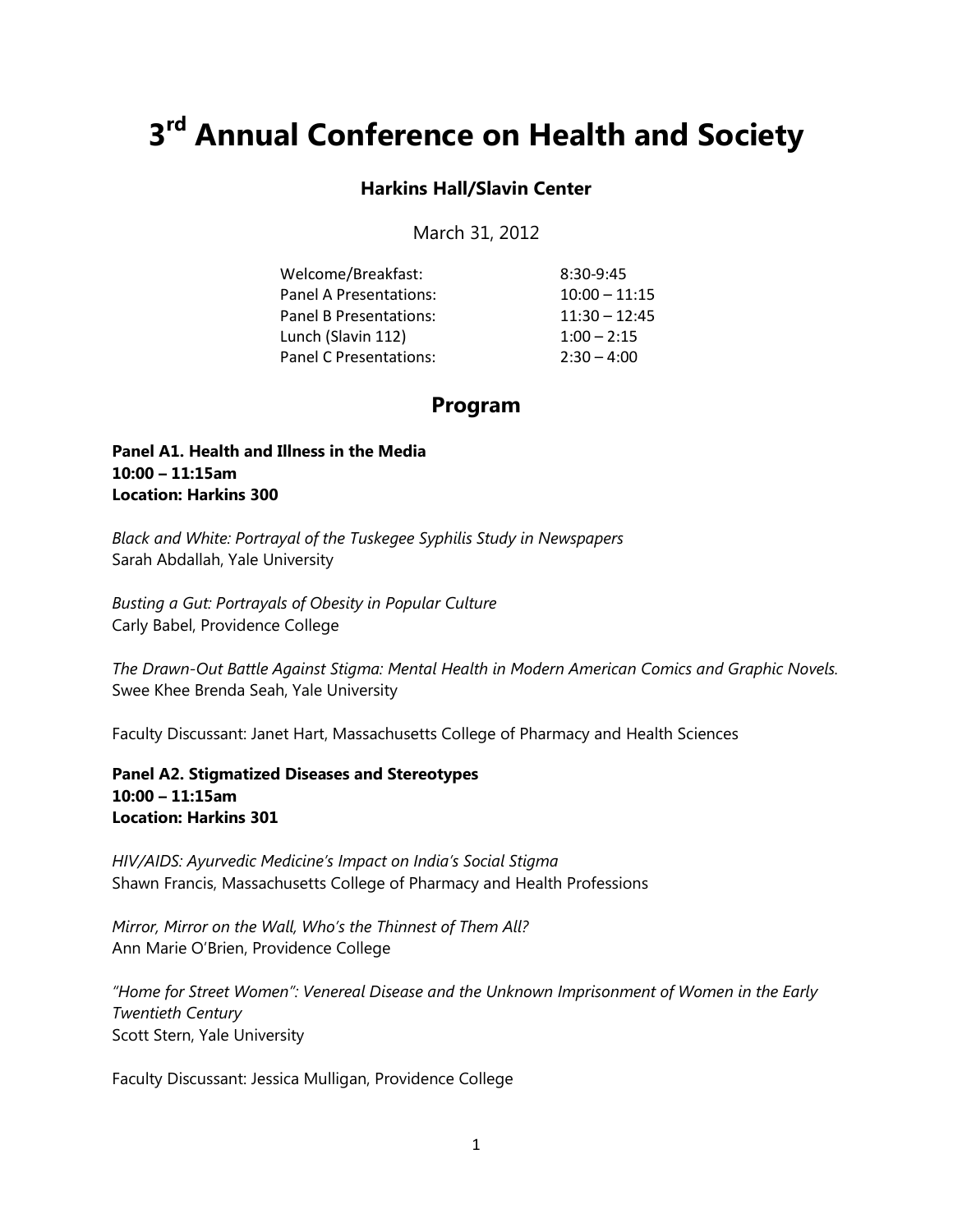### **Panel B1. Complementary and Alternative Medicine and Professionalization 11:30am – 12:45pm Location: Harkins 300**

*Bridging the Gap between Lady Health Workers and Midwives for Reducing Maternal Mortality in Rural Pakistan* Anushka Aqil, Brandeis University

*The Use of Mindfulness in the Battle against Stress: From Buddhist Traditions to Western Interventions* Eleanor Schmitt, Connecticut College

Faculty Discussant: Tuba Agartan, Providence College

#### **Panel B2. Determinants of Health: Lifestyle and Environment 11:30am – 12:45pm Location: Harkins 301**

*Do Neighborhood Characteristics Influence the Existence of Asthma in Children?* Elizabeth Adejuyigbe, University of New Hampshire

*Exploring the Identity of Chronic Pain Conditions* Gabriela Harris, Sarah Lawrence College

*Discovering Resilience in Children who witnessed their Caregivers with Cancer: A Retrospective Study* Cassandra Menz, Providence College

Faculty Discussant: Deborah Levine, Providence College

## **LUNCH (Slavin Center 112): 1-2:15pm**

Members of the Providence College Health Care Club will be available to guide presenters and guests to and from our lunch in the Slavin Center.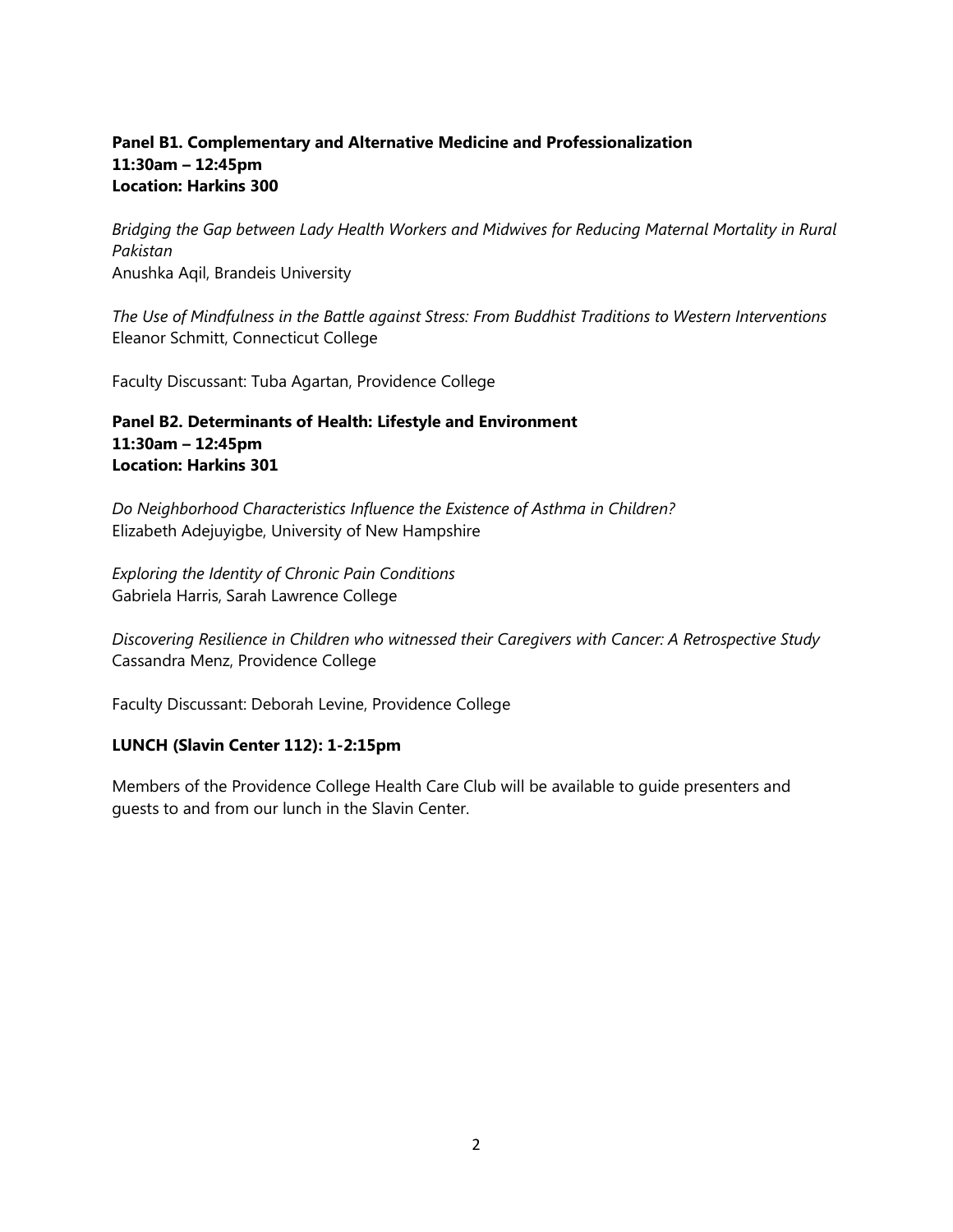### **Panel C1. Ethical Challenges in Health Policy 2:30 – 4:00pm Location: Harkins 300**

*Sacrée et Inviolable-The HIV+ Female Adolescent in Ivoirian Thought and Law* Amber A. Alaniz-Owens, University of Houston

*Sorry Buddy, but Your Name Isn't on the List: Fear and the Ethics of Organ Transplantation* Ted Callis, Providence College

*Sick With Fear: Popular Challenges to Scientific Authority in the Vaccine Controversies of the 21st Century* Ellen Watkins, University of California, Los Angeles

Faculty Discussant: Thomas Gariepy, Stonehill College

## **Panel C2. The Power of Prevention 2:30 – 4:00pm Location: Harkins 301**

*HPV: How Social Ideologies Influence Medical Care and Policy* Fadi Hachem, Massachusetts College of Pharmacy and Health Professions

*Preventive Medicine Goes Viral* Megan Harada, Yale University

*The Pregnancy Project: Impact of Ultrasound Use during Pregnancy*  Paige Ricci, University of New Hampshire

Faculty Discussant: Robert Hackey, Providence College